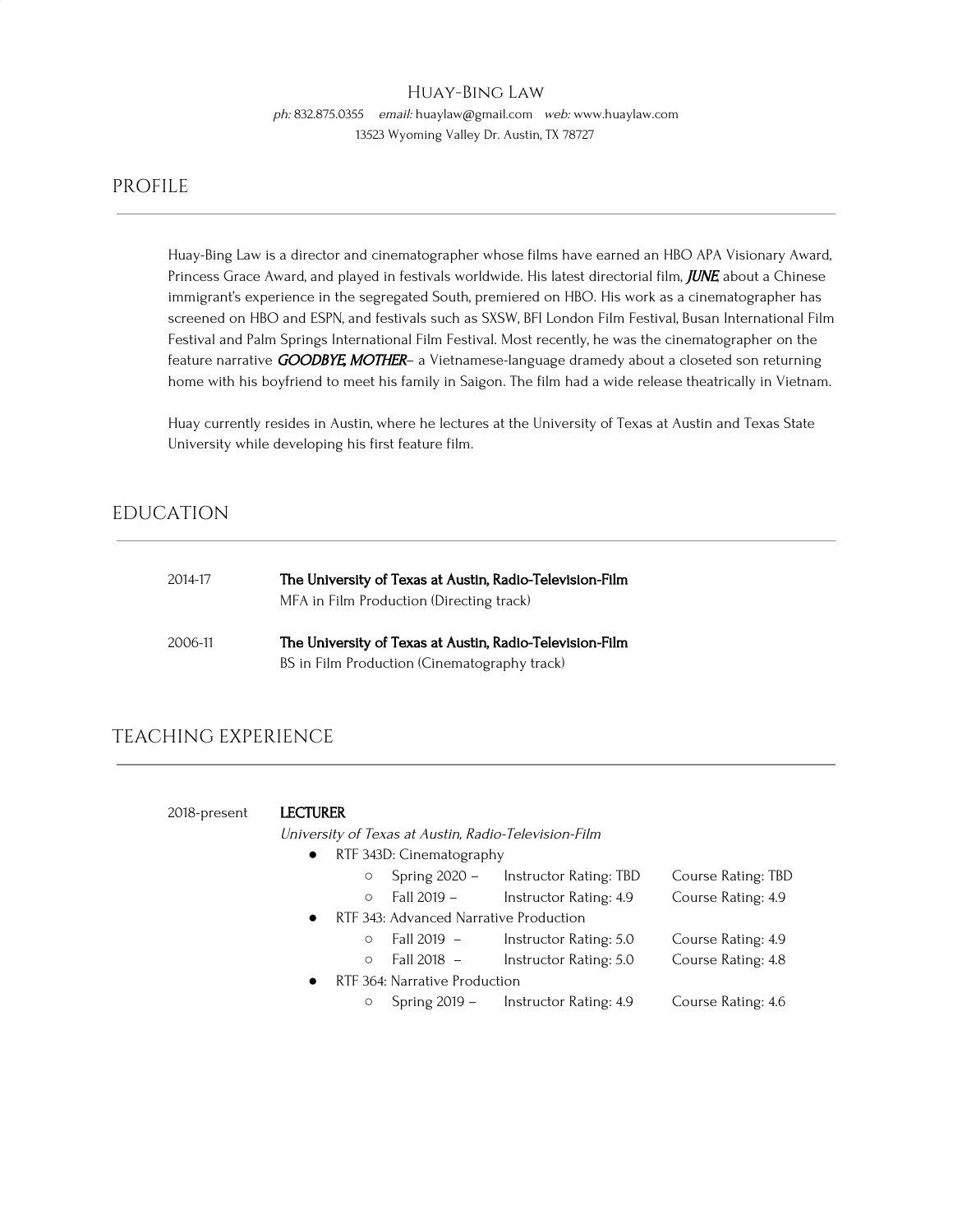#### 2018-present LECTURER

Texas State University, Department of Theatre and Dance

- TH1353/TH3353: Film Production Practices
	- Spring 2020 Overall Course Rating: TBD
	- Fall 2019 Overall Course Rating: 4.9
	- Fall 2019 Overall Course Rating: 4.8
	- Fall 2019 Overall Course Rating: 4.8
	- Spring 2019 Overall Course Rating: 5.0
	- Fall 2018 Overall Course Rating: 4.9
- TH4363: Directing for Film
	- Spring 2020 Overall Course Rating: TBD

# 2015-17 TEACHING ASSISTANT

University of Texas at Austin, Radio-Television-Film

● RTF 368S: Undergraduate Thesis

|           | $\circ$  |                                   | Spring 2017 - Instructor Rating: 4.8 | Course Rating: 4.5 |
|-----------|----------|-----------------------------------|--------------------------------------|--------------------|
| $\bullet$ |          | RTF 366K: Narrative Production    |                                      |                    |
|           | $\circ$  | Spring $2017 -$                   | Instructor Rating: 5.0               | Course Rating: 5.0 |
|           | $\circ$  | Fall 2016 –                       | Instructor Rating: 4.8               | Course Rating: 4.7 |
|           | O        | Spring $2016 -$                   | Instructor Rating: 4.9               | Course Rating: 4.8 |
| $\bullet$ |          | RTF 318: Intro to Image and Sound |                                      |                    |
|           | $\Omega$ | Fall 2016 -                       | Instructor Rating: 4.8               | Course Rating: 4.0 |
|           | $\circ$  | Spring $2016 -$                   | Instructor Rating: 4.9               | Course Rating: 4.9 |
|           | $\circ$  | Fall $2015 -$                     | Instructor Rating: 5.0               | Course Rating: 4.9 |
| $\bullet$ |          | RTF 368: Cinematography           |                                      |                    |
|           | O        | Fall 2015 -                       | Instructor Rating: 4.7               | Course Rating: 4.0 |

# FILMOGRAPHY // DIRECTOR

2019 FUVK - DEC17 Music Video Director, Cinematographer, Producer, Editor

- Premiered on Angry Asian Man
- Featured in Character Media
- Austin Music Video Festival, TX
- 2018 **JUNE** Drama, 12m

Director, Editor

An immigrant Chinese wife comes across segregated restrooms in 1955 Texas.

- HBO
- SXSW, TX Denius Showcase
- Student Academy Award Finalist
- BAFTA Student Award Finalist
- Los Angeles Asian Pacific Film Festival, CA \* HBO APA Visionary Award
	-
- 
- CAAMFest, CA  $*$  AT&T InspirASIAN Award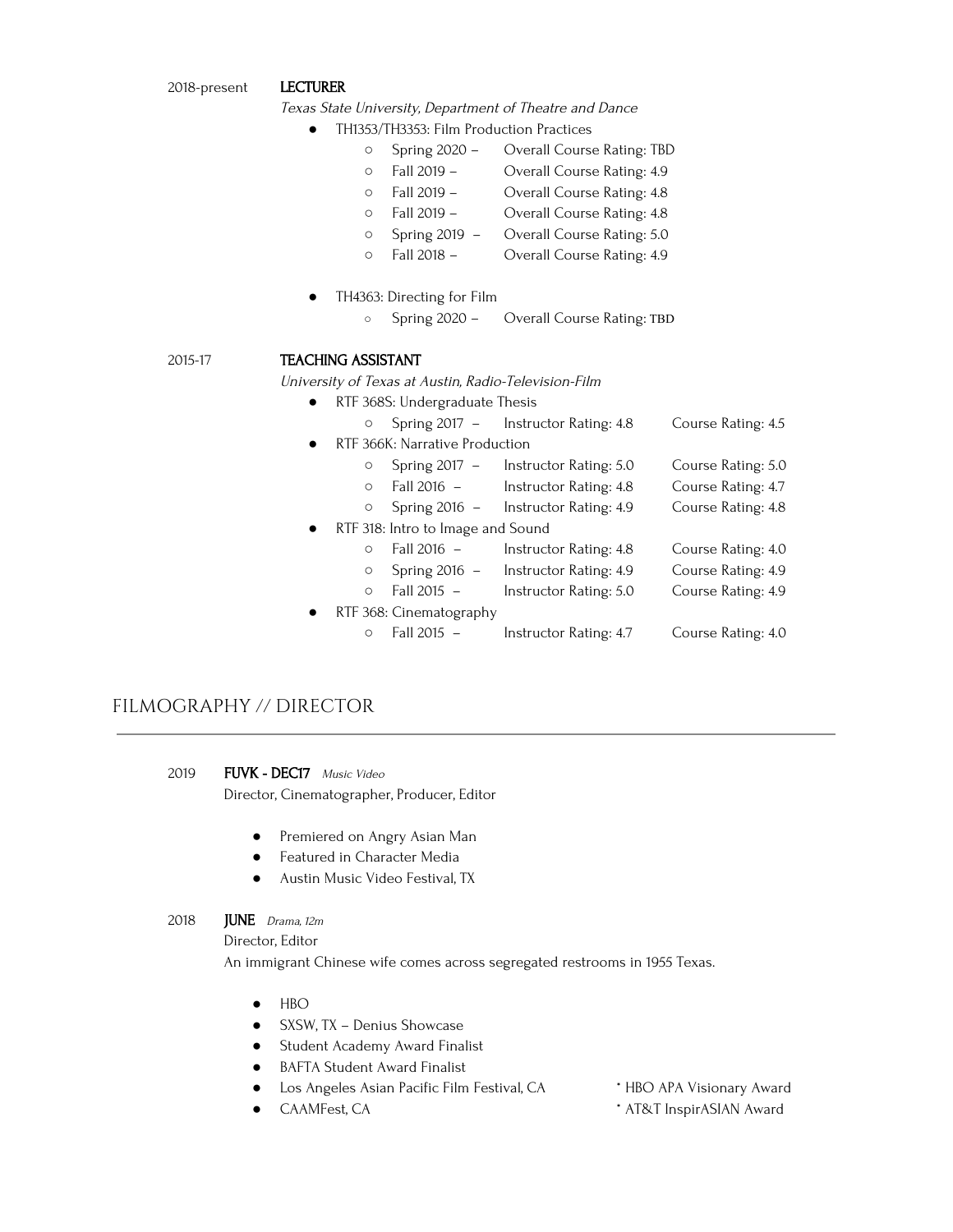- San Diego Asian Pacific Film Festival, CA \* Grand Jury Award
- Dallas International Film Festival, TX
- Sacramento Asian Pacific Film Festival, CA **\*** Best Directing Award, Best Editing Award
- Dallas Asian Film Festival, TX
- Woods Hole Film Festival, MA
- Boston Asian American Film Festival, MA
- Flyway Film Festival, WI
- San Diego Asian Film Festival, CA
- Nike Special Screening, OR
- Kollaboration AsAmRollCall Special Screening, TX

# 2017 **JAZZ FOR SLEEP** Drama, 12m

Director, Cinematographer, Co-editor

● SXSW, TX – Denius Showcase

# 2016 **PERSIMMONS** Drama, 15m

Director, Writer, Editor

A Chinese-American father and daughter tour assisted living centers after she finds him wandering on the side of the highway.

○ Los Angeles Asian American Film Festival, CA

# 2014 FROM TONGA Documentary, 13m

Director, Camera, Editor, Producer

A large immigrant Tongan community in the middle of Texas helps transform a high school football program.

- Featured in Texas Monthly
- 
- San Diego Asian Film Festival, CA  $\bullet$  \* Best Documentary Short
- Hawaii International Film Festival, HI
- Napa Valley Film Festival, CA
- Denius Longhorn Showcase, TX
- Savannah Film Festival, GA
- St. Louis International Film Festival, MO
- Austin Asian American Film Festival, TX
- **•** Denver Film Festival, CO
- Featured in SB Nation
- Featured in PacificHeartbeat

# 2012 MOONLIGHT TOWERS - DISTANT WHEELS Music Video

● Featured in KUT – Austin

- CAAMFest, CA \* AT&T Student Filmmaker Award
	-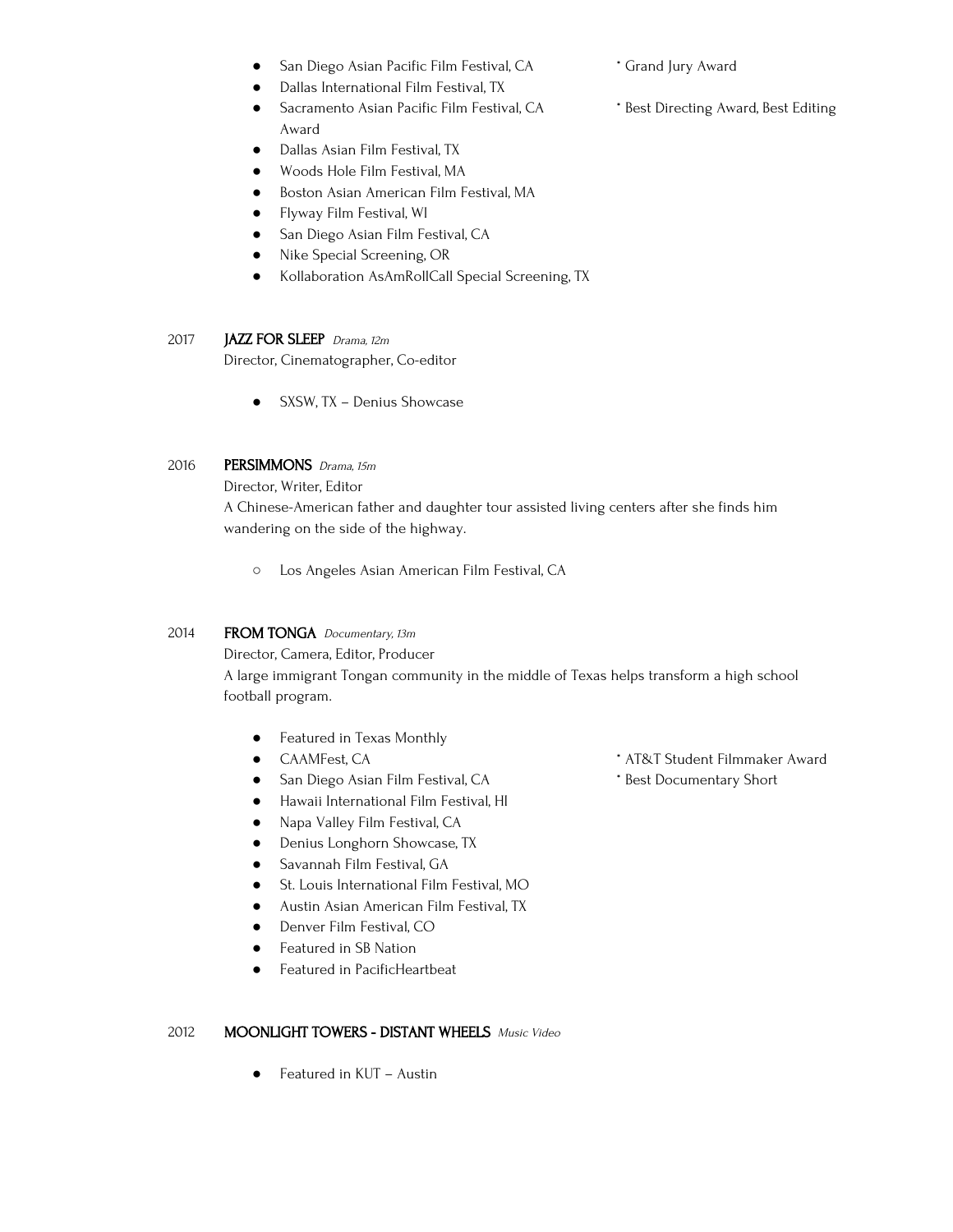# 2011 **BENNY** Drama, 15m

Director, Writer, Editor

An obese teenager reconnects with an old friend from his early childhood, now a personal trainer.

- Student Academy Award Finalist
- Austin Film Festival, TX \* \* Audience Award Winner
- New Orleans Film Festival, LA  $\qquad$  \* Best Narrative Short
- Denver Film Festival, CO \* Spike Lee Student Filmmaker Award
- Hollyshorts Film Festival, CA
- Dallas Videofest, TX
- Houston Asian Pacific American Film Festival, TX
- Denius Longhorn Showcase, TX
- Dallas International Film Festival, TX
- Macon Film Festival, GA
- Miami Short Film Festival, FL
- DC Asian Pacific American Film Festival
- Tulsa International Film Festival, OK
- Cincinnati Film Festival, OH
- BendFilm Festival, OR
- Angelus Student Film Festival Finalist
- San Francisco International Festival of Short Films, CA
- Heartland Film Festival, IN
- Lonestar Film Festival, TX

# FILMOGRAPHY // CINEMATOGRAPHER

# 2019 **GOODBYE MOTHER** Narrative Feature Drama - Arri Alexa Mini

- Wide Theatrical Release, VN
- Busan International Film Festival, Korea
- Hawaii International Film Festival, HI
- San Diego Asian American Film Festival, CA
- 2019 AN UNCOMFORTABLE WOMAN Short Dark Comedy RED Epic Currently in Post-Production
- 2019 **OVERACHIEVERS** Short Drama Arri Alexa Currently in Post-Production
- 2019 **DREAM NAILS** Short Dance Fantasy Arri Alexa Amira
	- Internationale Hofer Filmtage-HOF, Germany
	- Internationales Filmwochenende Würzburg, Germany
- -
-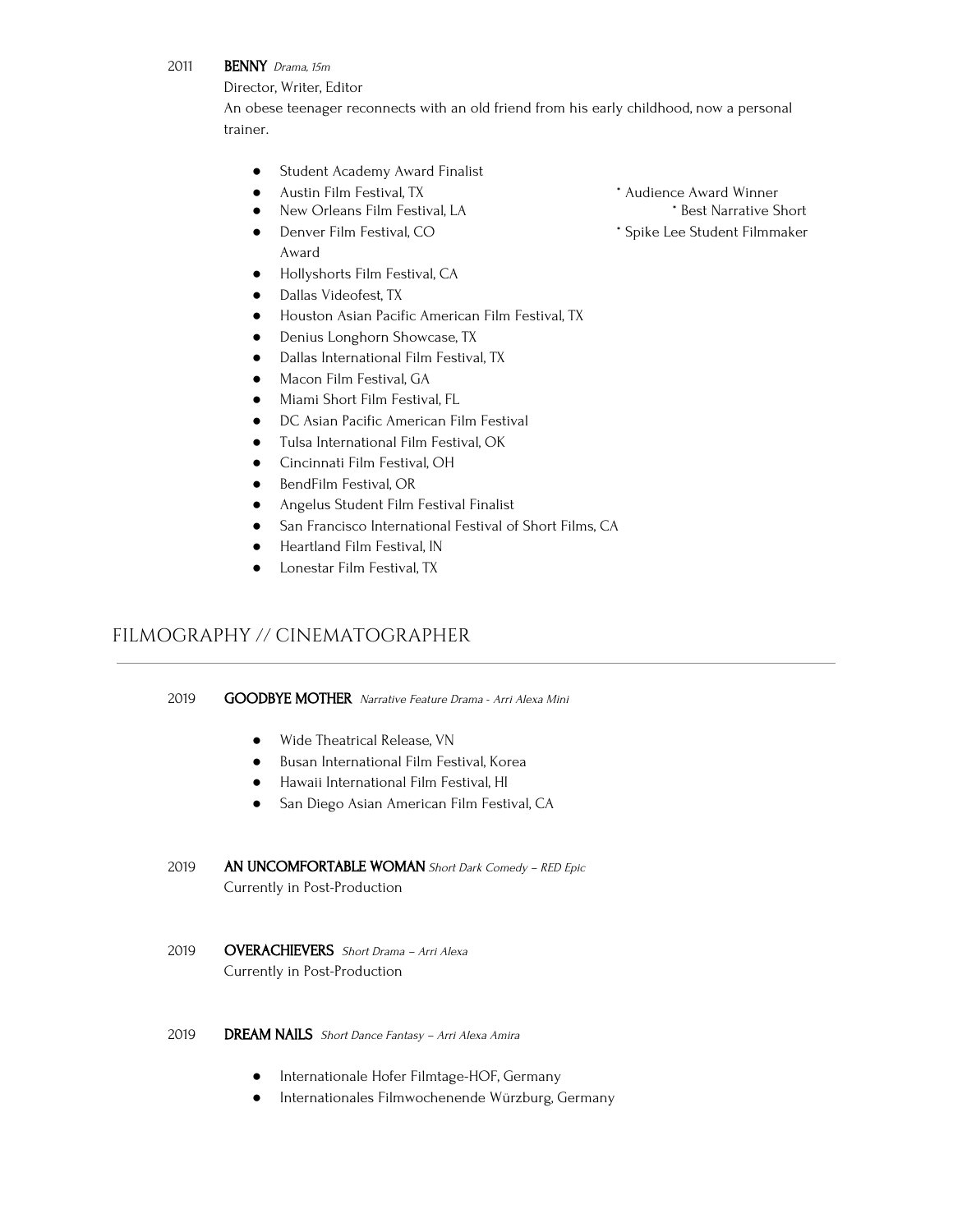#### 2019 THE ADVENTURES OF Short Comedy - Arri Alexa

● Rhode Island International Film Festival, RI

2019 BATHROOM Short Drama, 13m –– 35mm Kodak Film

- Atlanta Film Festival, GA
- Maryland Film Festival, MD
- BAM CinemaFest, NY
- Palm Springs International Shortsfest, CA
- New Orleans Film Festival, LA \*Jury Award

## 2019 CHICLE Short Drama, 14m – Arri Alexa

- SXSW, TX
- Dallas International Film Festival, TX
- South Texas International Film Festival, TX
- Outfest, CA
- Los Angeles Latino International Film Festival, CA
- Cinefestival, TX
- El Paso Film Festival, TX

## 2018 ROLES WE PLAY Short Drama, 22m –– Arri Alexa

- SXSW: Denius Longhorn Showcase, TX
- 2017 THIRD SHIFT Drama, 16m -- Sony F5
	- Kansas City FilmFest, MO
	- Oak Cliff Film Festival, TX

## 2017 THE GREEN Comedy, 13m -- Sony F5

- Rhode Island International Film Festival, RI \*Best Student Short
- New York Television Festival, NY
- Denver Series Fest, CO
- Oak Cliff Film Festival, TX
- Lost River Film Festival, TX
- Adirondack Film Festival, TX
- Bechdel Film Festival, TX
- Berlin Feminist Film Festival, Germany
- Austin Comedy Film Festival, TX
- **•** Seriesfest, Denver TV Festival, CO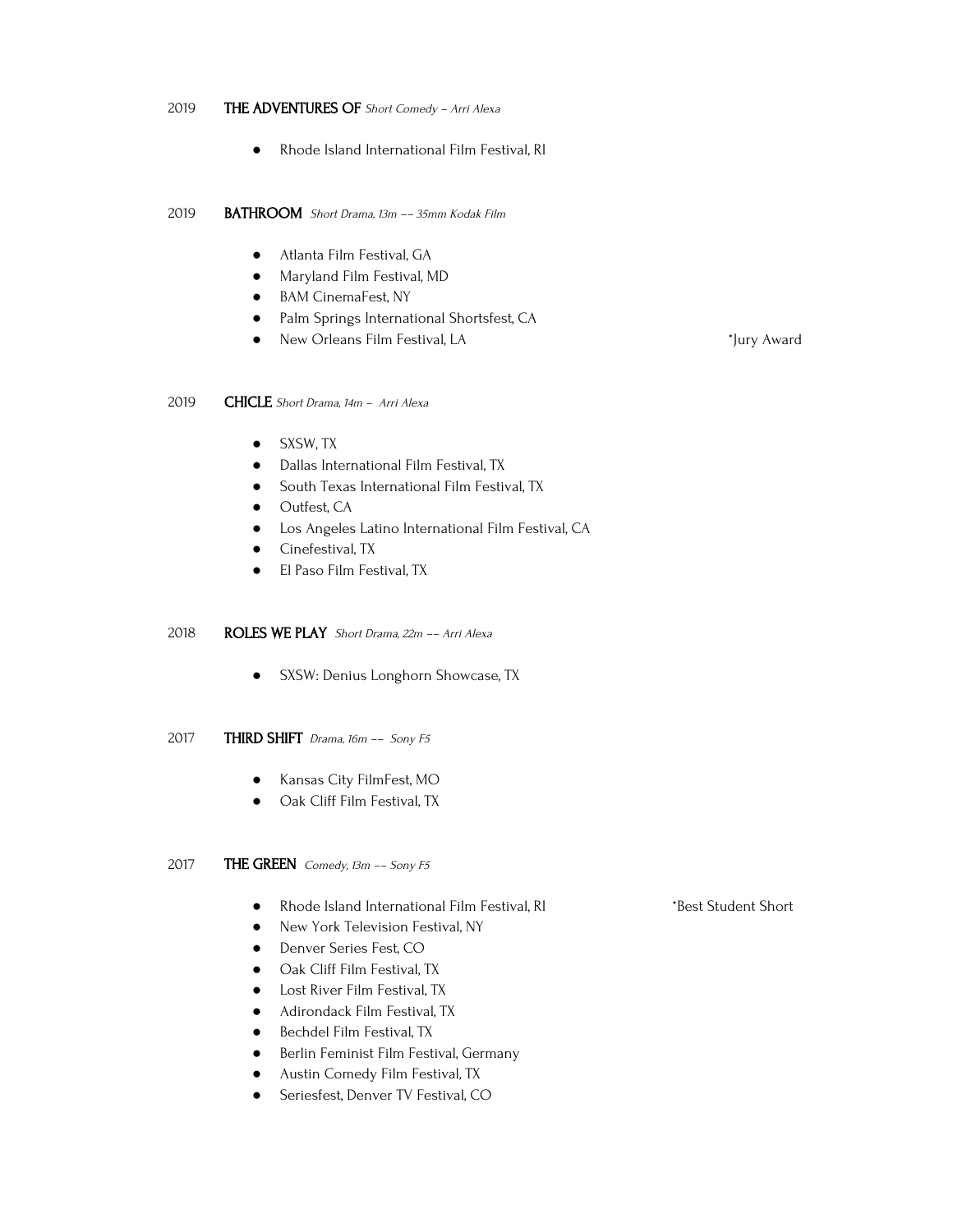- **•** Female Eye Film FEstival
- **•** Sidewalk Film Festival
- Jellyfest Film Festival
- China Women's Feminist Film Festival

## 2016 **MOSCA** Drama,  $9m - 5$ ony F5

- HBO
- Austin Film Festival, TX
- Women Texas Film Festival, TX
- SXSW: UT Denius Longhorn Showcase, TX
- Latino Lens Festival Showcase, CA
- Oak Cliff Film Festival, TX
- Maryland Film Festival, MD
- Cine Las Americas, TX
- San Diego Latino Film Festival, CA
- Flyway Film Festival, WI

# 2015 BORDERLAND Drama, 9m –– Canon C100

- Uppsala Film Festival, Sweden
- Riga International Film Festival, Latvia
- Tampere Film Festival, Finland

# 2015 **SCAR** Drama, 6m -- Canon C100

- Riverrun International Film Festival, NC
- Sarasota International Film Festival, FL
- Oak Cliff Film Festival, TX

2014  $+/-$  (PLUS, MINUS) Drama, 8m -- Arri Alexa

- SXSW Film Festival, TX
- Dallas International Film Festival, TX
- Sidewalk Film Festival, AL

# 2013 THE SCENT OF FISH SAUCE Drama, 9m -- Arri Alexa

- BFI London Film Festival, UK
- Palm Springs International Film Festival, CA
- Bucheon Fantastic Film Festival, SK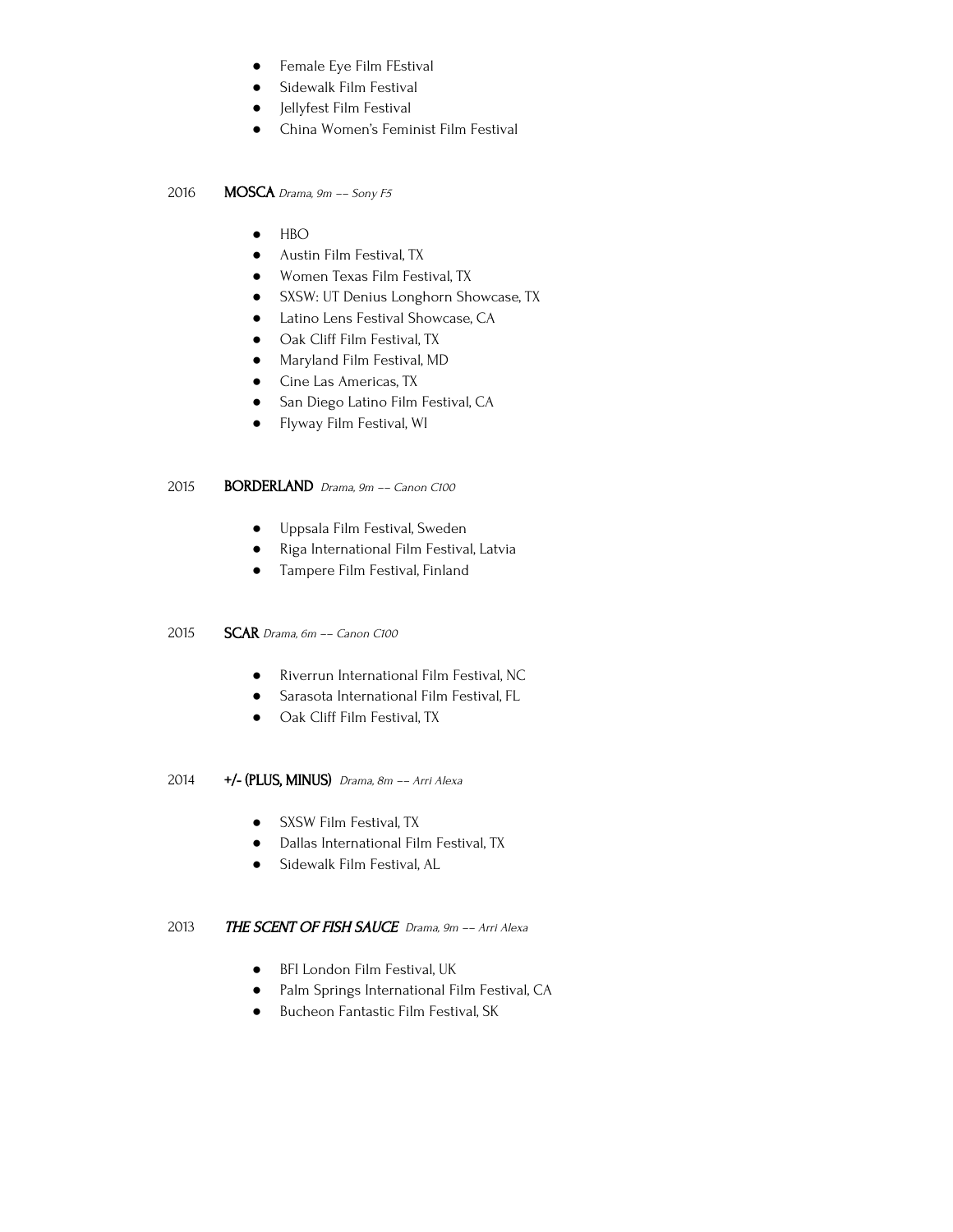| 2018-present | <b>DIRECTOR</b>                                                                                                                                                                                                                                                                                                                                                                                                                                                                                                                                                                                        |
|--------------|--------------------------------------------------------------------------------------------------------------------------------------------------------------------------------------------------------------------------------------------------------------------------------------------------------------------------------------------------------------------------------------------------------------------------------------------------------------------------------------------------------------------------------------------------------------------------------------------------------|
|              | Revelator Productions<br>$\bullet$<br>The Contemporary Austin: TCA Laguna Gloria<br>$\circ$<br>The Contemporary Austin: Hi, How are you Gonzo?<br>$\circ$<br>The Contemporary Austin: Jim Hodges<br>$\circ$<br>The Contemporary Austin: Looking up, Tom Friedman<br>$\circ$<br>The Contemporary Austin: Ryan Gander<br>$\circ$<br>The Contemporary Austin: Carol Bove<br>$\circ$<br>Bring Light & Sound Film<br>Arrive: Recruitment Video<br>$\circ$<br>Arrive: Sales Video<br>$\circ$                                                                                                                 |
| 2019         | <b>CINEMATOGRAPHER</b>                                                                                                                                                                                                                                                                                                                                                                                                                                                                                                                                                                                 |
|              | Cox Sports Commercial // Red Productions + BL&S Film                                                                                                                                                                                                                                                                                                                                                                                                                                                                                                                                                   |
| 2014-2018    | DIGITAL UTILITY TECHNICIAN                                                                                                                                                                                                                                                                                                                                                                                                                                                                                                                                                                             |
|              | The Son: Season 2 (2018), AMC Series (additional)<br>$\bullet$<br>My All-American (2015), dir Angelo Pizzo (additional)<br>$\bullet$<br>Two to Go (2014), NBC Pilot<br>$\bullet$<br>From Dusk til Dawn, Season 1 (2014), El Rey Network (additional)<br>$\bullet$                                                                                                                                                                                                                                                                                                                                      |
| 2014-2018    | <b>ASSISTANT CAMERA</b>                                                                                                                                                                                                                                                                                                                                                                                                                                                                                                                                                                                |
|              | Dodge Ram Commercial - GDS&M<br>٠<br>Skam (2018), Facebook Watch, creator: Julie Andem (additional 2nd AC)<br>$\bullet$<br>Skam Promo - Facebook<br>$\bullet$<br>I've got Issues (2018), Independent Feature, dir. Steve Collins (additional 2nd AC)<br>$\bullet$<br>Soft Matter (2017), Independent Feature, dir. Jim Hickcox (1st AC)<br>Edge of the World (2018), Independent Feature, dir. Sean Byrne (additional 2nd<br>$\bullet$<br>AC)<br>The Devil's Candy (2018), Independent Feature, dir. Randy Redroad (2nd AC)<br>From Dusk til Dawn, Season 1 (2014), El Rey Network (additional 2nd AC) |
| 2011-2014    | <b>GRIP/ELECTRICIAN</b>                                                                                                                                                                                                                                                                                                                                                                                                                                                                                                                                                                                |
|              | Hellion (2014), IFC Films - Independent Feature, dir. Kat Candler (Best Boy<br>$\bullet$<br>Electric)<br>Two Step (2014), Traverse Media - Independent Feature, dir. Alex Johnson<br>(additional electric)                                                                                                                                                                                                                                                                                                                                                                                             |
| 2012         | ASSISTANT TO EMMANUEL LUBEZKI, ASC AMC                                                                                                                                                                                                                                                                                                                                                                                                                                                                                                                                                                 |
|              | Knight of Cups (2015), Filmnation - Independent Feature, dir. Terrence Malick<br>Song to Song (2016), Filmnation - Independent Feature, dir. Terrence Malick                                                                                                                                                                                                                                                                                                                                                                                                                                           |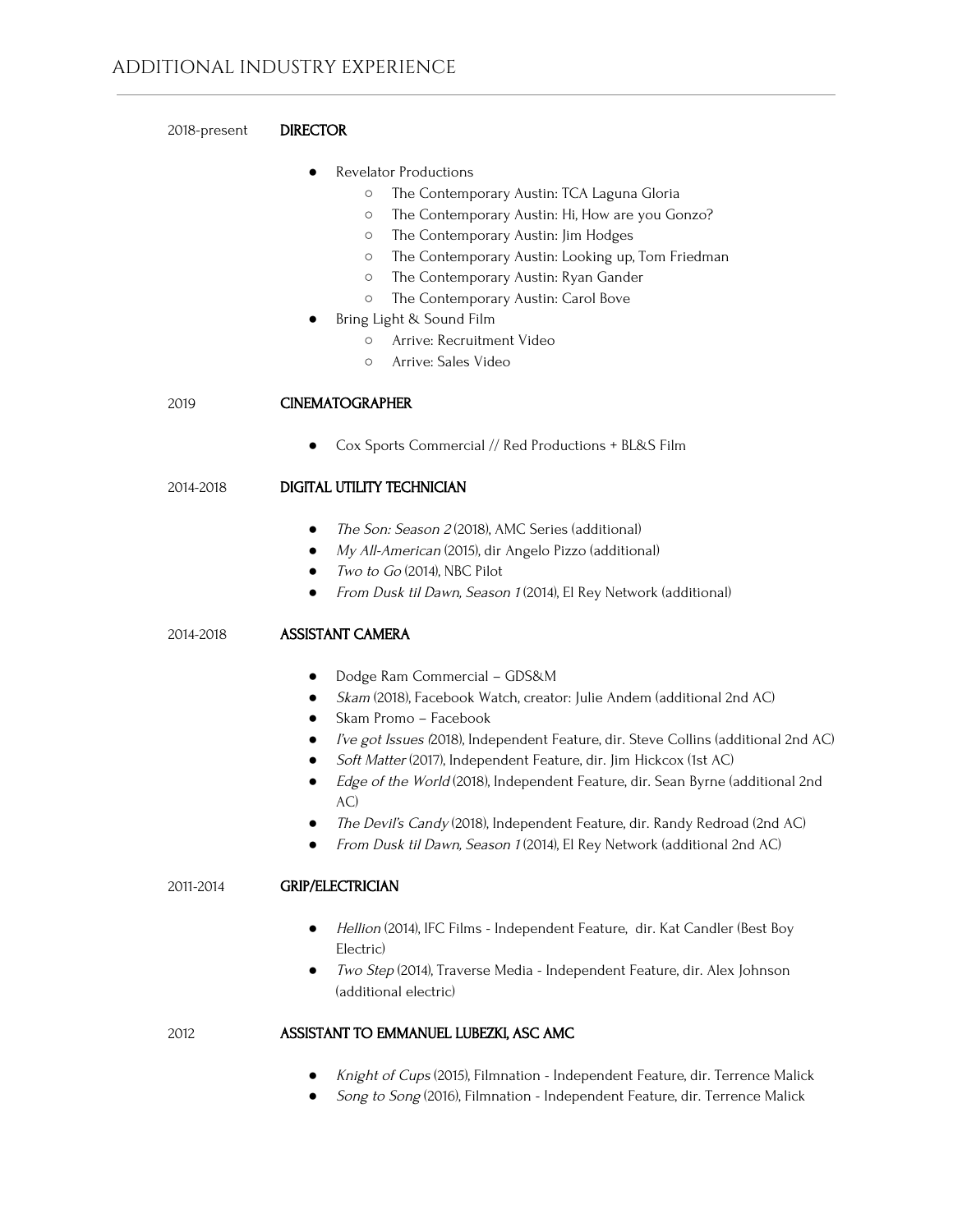# 2011-12 LOCATION SCOUT, PRODUCTION ASSISTANT, INTERN

- Voyage of Time (2016), IMAX documentary, dir. Terrence Malick
- To the Wonder (2013), Filmnation Independent Feature, dir. Terrence Malick

# HONORS, AWARDS, GRANTS

| 2018       | HBO APA Visionary Award - 1st Place                                 |
|------------|---------------------------------------------------------------------|
| 2018       | Student Academy Award Finalist                                      |
| 2018       | AT&T InspirASIAN Award                                              |
| 2018       | Grand Jury Award - Pacarts / SDAFF                                  |
| 2018       | Best Directing – SAPFF                                              |
| 2018       | Best Editing - SAPFF                                                |
| 2018       | HBO Directing Fellowship Finalist                                   |
| 2018       | BAFTA Student Film Award Finalist                                   |
| 2017       | Princess Grace Award Recipient                                      |
| 2017       | Austin Film Society Grant                                           |
| 2017       | Faculty nomination for the ASC Andrew Leslie Student Heritage Award |
| 2016, 2017 | Faculty nomination for the Kodak Excellence in Cinematography       |
| 2016       | AT&T Student Filmmaker Award                                        |
| 2012       | Student Academy Award Finalist                                      |
| 2012       | Audience Award Winner - AFF                                         |
| 2012       | Best Narrative Short – NOFF                                         |
| 2011       | Spike Lee Student Filmmaker Award                                   |

# TECHNICAL EXPERIENCE

- Experience with multiple film and video formats, including 35mm, 16mm and Super 8mm film, Alexa, Red, Sony, Canon, and Panasonic.
- Familiar with both using and teaching Avid, Premiere, Final Cut Pro, Photoshop and Da Vinci Resolve.
- Experience with using and teaching lighting and grip equipment, including HMIs, LEDs, fluorescents, and tungsten fixtures.

# PORTFOLIO

GOODBYE, MOTHER Cinematographer / Feature Narrative / 5min excerpt https://vimeo.com/316298371/99ad814d5d

BATHROOM Cinematographer / Short Narrative / 15min https://vimeo.com/379633488/2401c68047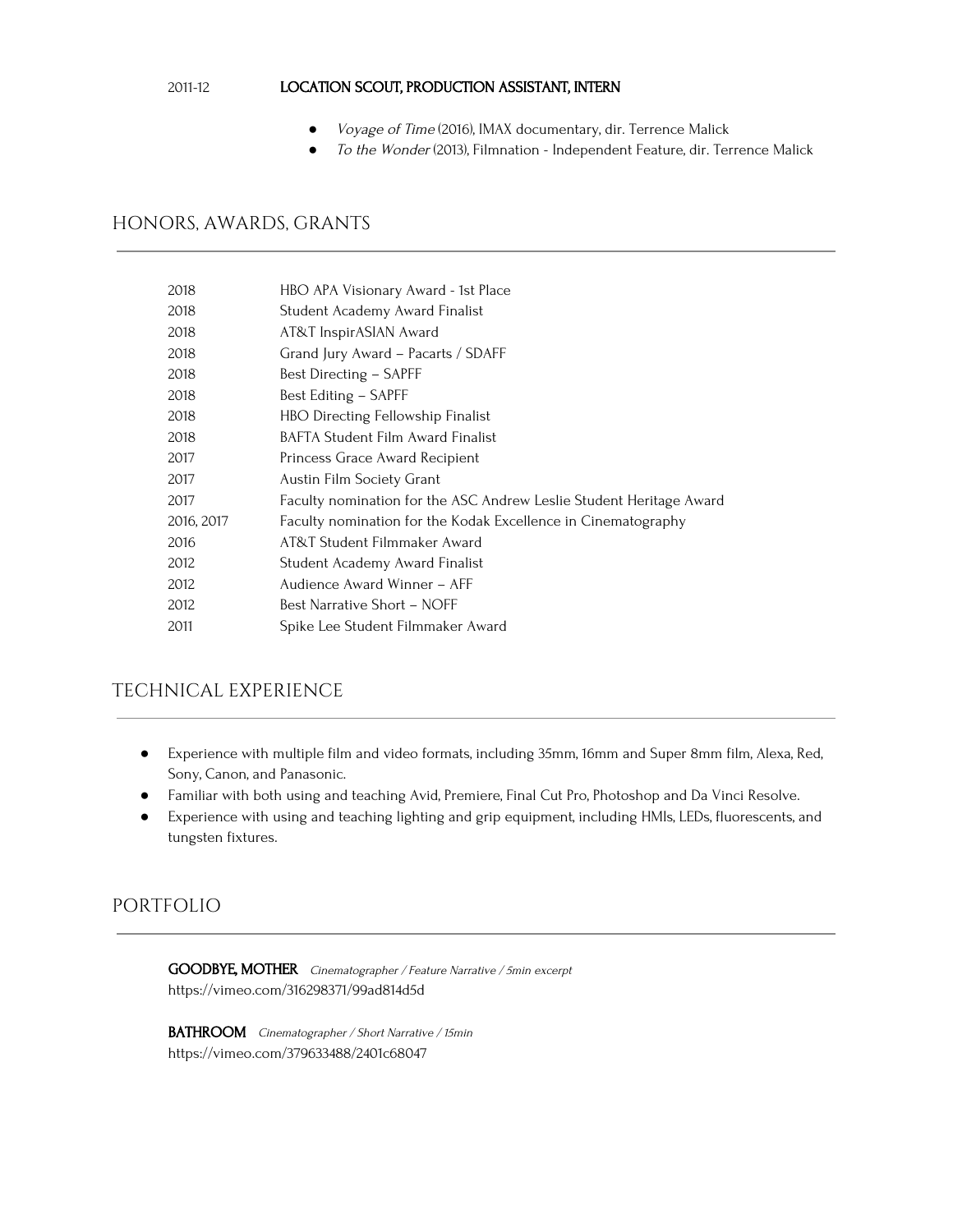JUNE Director / Short Drama / 13min https://vimeo.com/229499928/4995051d40

FUVK – DEC17 Director / Music Video / <sup>3</sup> min https://www.youtube.com/watch?v=w4n1FDFLbao&feature=youtu.be

FROM TONGA Director / Graduate Short Documentary / 13min https://vimeo.com/114297453/8a5300abe7

# PANELS / COMMITTEES / SERVICE

| 2019 | Juror for Thesis Films<br>National College of the Arts-Lahore, Pakistan                                          |
|------|------------------------------------------------------------------------------------------------------------------|
| 2019 | Juror for Documentary Films<br>Austin Asian American Film Festival - Austin, TX                                  |
| 2018 | Asian American Journalist Association Screening and Discussion<br>HBO Visionaries Presentation – Los Angeles, CA |
| 2018 | Nike Headquarters Ascend Screening and Discussion<br>HBO Visionaries Presentation - Portland, OR                 |
| 2018 | SXSW: Kollaboration AsAm Roll Call Screening and Discussion<br>HBO Visionaries Presentation – Austin, TX         |
| 2017 | Graduate Student Representative<br>Professor Search Committee - University of Texas at Austin                    |
| 2016 | Film School: Is it worth it?<br>Flyway Film Festival Panel – Flway, WI                                           |

# PRESS / PUBLICITY

# HBO

https://www.hbo.com/hbo-news/huay-bing-law-june-interview-apa-visionaries-short-film-competition-2018

# Austin Chronicle

https://www.austinchronicle.com/daily/screens/2018-05-25/adding-to-austins-asian-american-cinema/

# Texas Monthly

https://www.texasmonthly.com/the-culture/texas-film-showcase-from-tonga/

## Character Media

https://charactermedia.com/formerly-anonymous-musician-fuvk-debuts-music-video-dec-17/